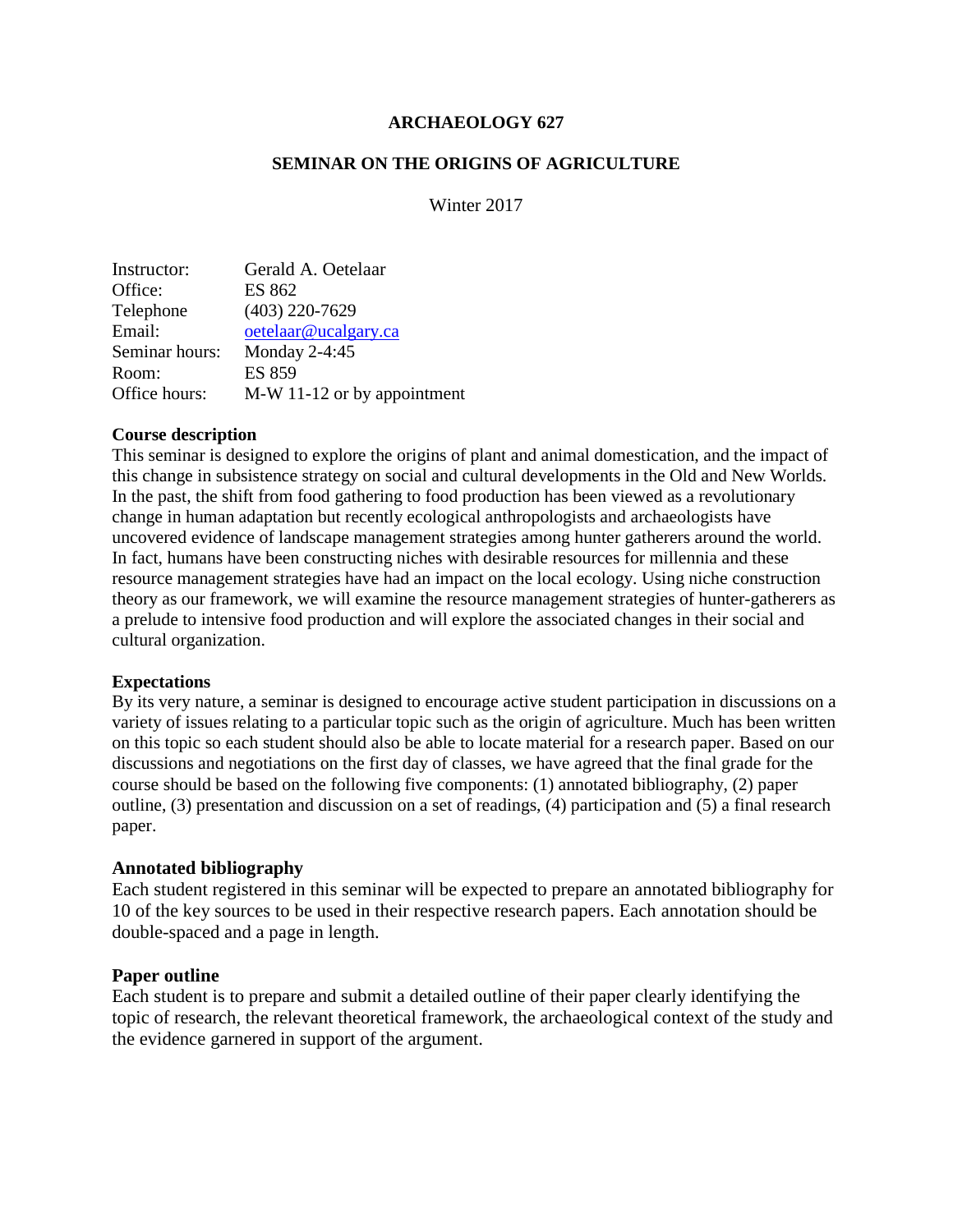### **Presentation**

Each student will make two presentations on a topic of their choice and will lead the discussion during that particular course. One week before the scheduled presentation and class discussion, the student will provide a list of articles for the class to read in preparation for the discussion. Students are encouraged to use materials currently available in electronic format but will have access to photocopiers to make pdf versions of articles not currently available electronically. At the end of the first presentation, students will be offered critiques outlining the positive and negative aspects of their work. The evaluation of the second presentation will incorporate the extent to which students have heeded the advice of their peers.

## **Participation**

Each week, students will be given a list of readings which they will be expected to read for discussion the following week. All students are expected to be prepared for and to contribute to all discussions during the semester. Obviously, one cannot participate in the discussion unless one is present in the room.

## **Research Paper**

Your paper should be thoroughly researched, well organized, and well written. You should select a topic during the first two weeks. The sooner you start the better. You will probably find that you will need to order some materials through Interlibrary Loans. Students should be able to develop their arguments in papers of 20 to 25 pages including the reference cited section. Students are expected to use the SAA style guide to format their citations and their references.

### **Grading**

| Annotated bibliography (due January 30, 2017) | 10% |
|-----------------------------------------------|-----|
| Paper outline (due February 6, 2017)          | 10% |
| First presentation                            | 15% |
| Second presentation                           | 25% |
| <b>Class Participation</b>                    | 20% |
| Research paper (due April 10, 2017)           | 20% |

**Grade Scale**: A+ 96-100; A 91-95.9; A- 86-90.9; B+ 81-85.9; B 76-80.9; B- 71-75.9; C+ 66- 70.9; C 61-65.9; C- 56-60.9; D+ 51-55.9; D 46-50.9; F <45.9

**NOTE**: A grade of C+ or less is a failing grade in this graduate level course. At minimum, a passing grade in the research paper is required for a passing grade in the course.

#### **Schedule of discussions/presentations**

| Jacinthe       | February 6, 2017  |
|----------------|-------------------|
| Mary Anne      | February 13, 2017 |
| Shaelyn        | February 27, 2017 |
| Shona          | March 6, 2017     |
| <b>Brendan</b> | March 13, 2017    |
| Jacinthe       | March 20, 2017    |
| Mary Anne      | March 27, 2017    |
| Shaelyn        | April 10, 2017    |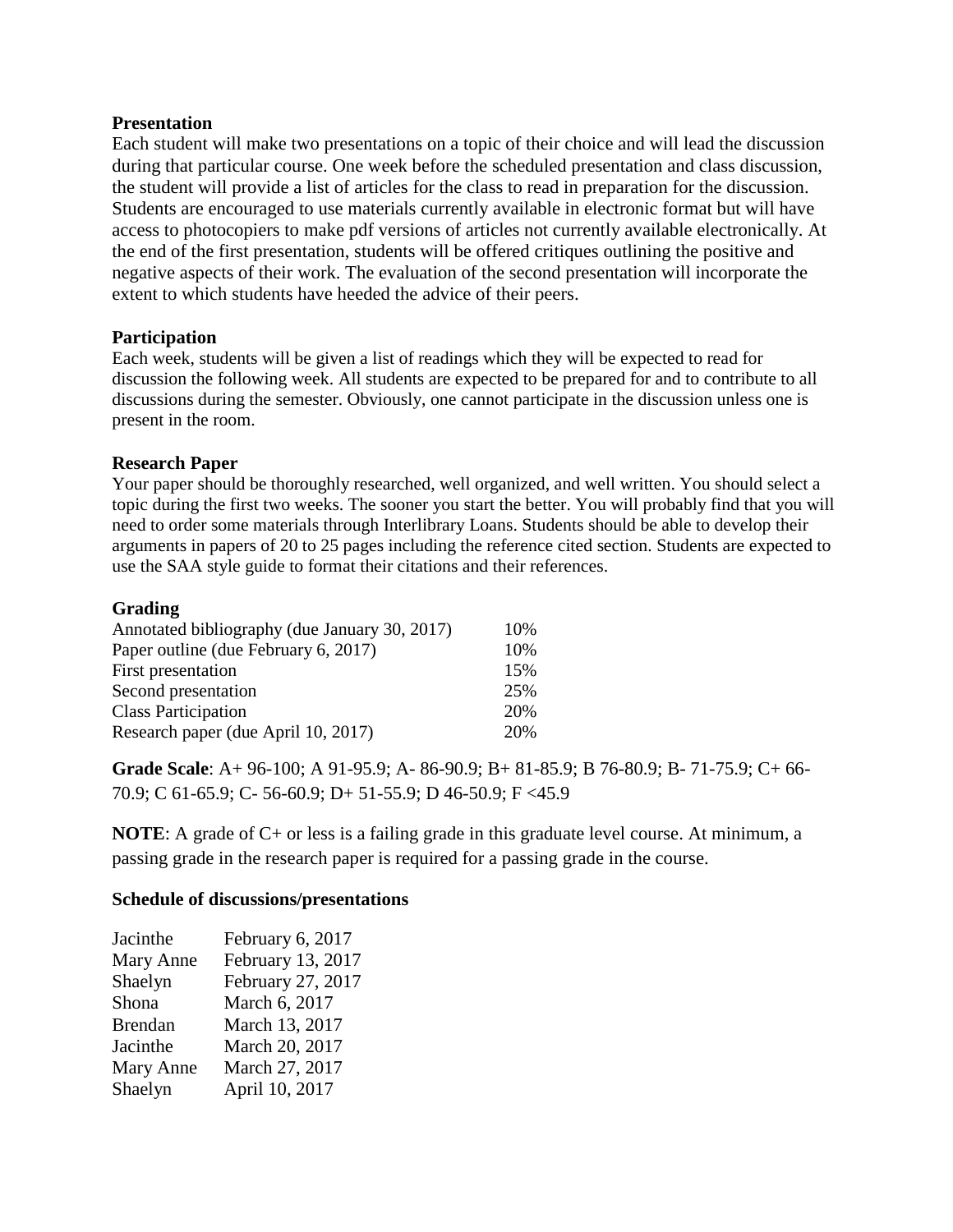# **ACADEMIC ACCOMMODATIONS**

## <http://www.ucalgary.ca/access/accommodations/policy>

Students needing an Accommodation because of a Disability or medical condition should communicate this need to Student Accessibility Services in accordance with the Procedure for Accommodations for Students with Disabilities

Students needing an Accommodation based on a Protected Ground other than Disability, should communicate this need, preferably in writing, to "(Instructor) (Associate Dean) (Department Head) (other designated person)"

# **ACADEMIC INTEGRITY**

Academic integrity is essential to the pursuit of learning and scholarship in a university, and to ensuring that a degree from the University of Calgary is a strong signal of each student's individual academic achievements. As a result, the University treats cases of cheating and plagiarism very seriously. For detailed information on what constitutes academic misconduct, please refer to the following link: <http://www.ucalgary.ca/pubs/calendar/current/k-2-1.html>

All suspected cases of academic dishonesty will be investigated following procedures outlined in the University Calendar. If you have questions or concerns about what constitutes appropriate academic behavior or appropriate research and citation methods, you are expected to seek out additional information on academic integrity from your instructor or from other institutional resources.

# **TEACHING EVALUATIONS / USRIS (Universal Student Ratings of Instruction)**

At the University of Calgary, feedback provided by students through the Universal Student Ratings of Instruction (USRI) survey provides valuable information to help with evaluating instruction, enhancing learning and teaching, and selecting courses. **Your responses make a difference, please participate!** Website: http://www.ucalgary.ca/usri/

**Writing Across the Curriculum:** Writing skills are not exclusive to English courses and, in fact, should cross all disciplines. The University supports the belief that throughout their University careers, students should be taught how to write well so that when they graduate their writing abilities will be far above the minimal standards required at entrance.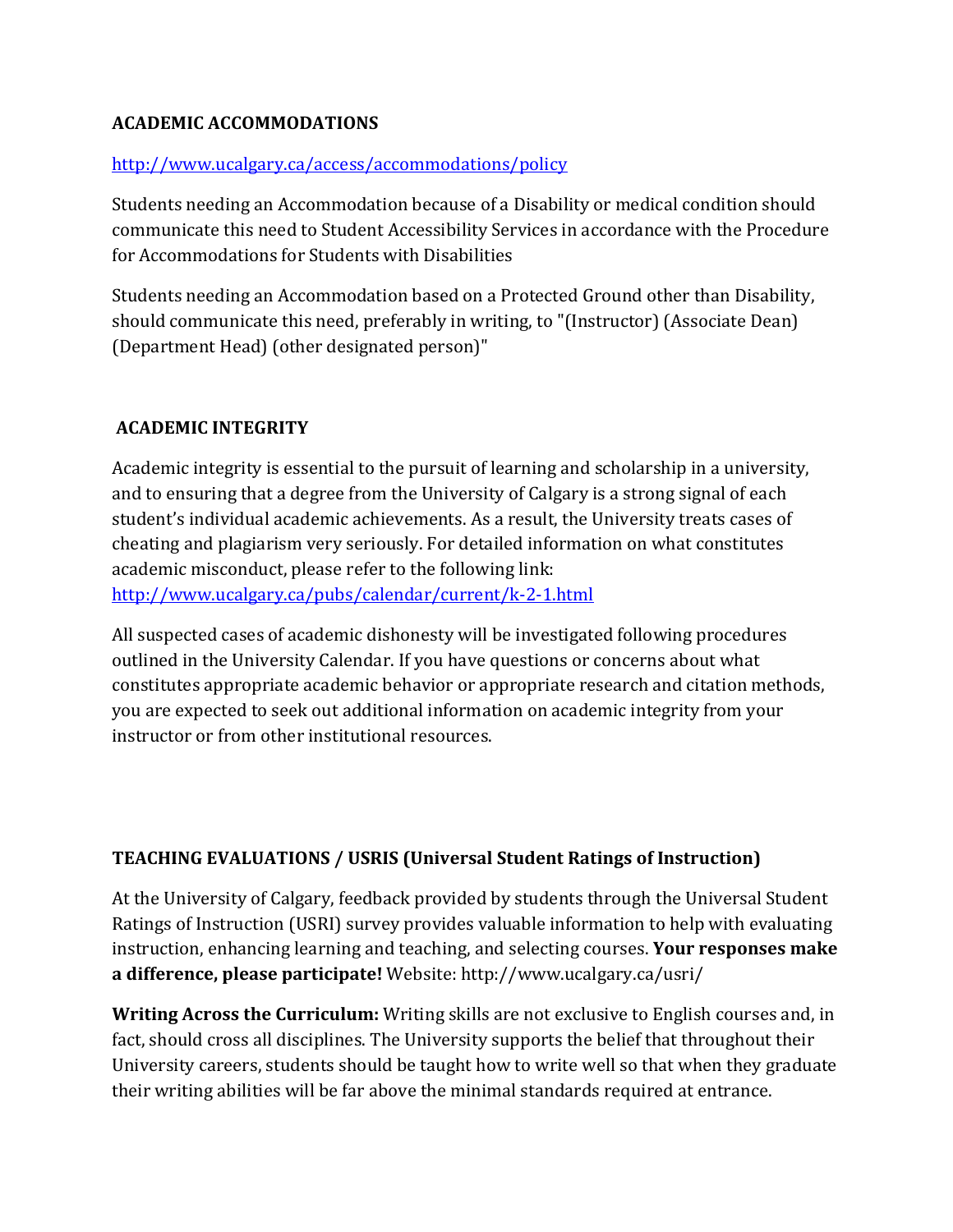Consistent with this belief, students are expected to do a substantial amount of writing in their University courses and, where appropriate, instructors can and may use writing and the grading thereof as a factor in the evaluation of student work. The services provided by the Writing Centre in the Effective Writing Office can be utilized by all undergraduate and graduate students who feel they require further assistance.

**Emergency Evacuation Assembly Points**: In the event of an emergency that requires evacuation, please refer to the following link to become familiar with the assembly points for the class:<http://www.ucalgary.ca/emergencyplan/assemblypoints>

# **Freedom of Information and Protection of Privacy Act:**

The University of Calgary is committed to protecting the privacy of individuals who work and

study at the University or who otherwise interact with the University in accordance with the standards set out in the Freedom of Information and Protection of Privacy Act. Please refer to the following link for detailed information: <http://www.ucalgary.ca/legalservices/foip>

The Department of Anthropology and Archaeology's FOIP (Freedom of Information and Privacy) policy requires all reports/examinations to be returned to students during class time or the instructor's office hours. Any term work not picked up will be placed in the Anthropology and Archaeology Office (ES620) for distribution. Any student not wishing to have their work placed in the office must make alternative arrangements with the course instructor early in the term.

**Safewalk Information:** Campus Security, in partnership with the Students' Union, provides the Safewalk service, 24 hours a day to any location on Campus including the LRT, parking lots, bus zones and University residences. Contact Campus Security at (403) 220-5333 or use a help phone, and Safewalkers or a Campus Security Officer will accompany you to your campus destination.

**Faculty of Arts Program Advising and Student Information Resources:** Have a question, but not sure where to start? Arts Students' Centre

The Faculty of Arts Students' Centre is the overall headquarters for undergraduate programs in the Faculty of Arts. The key objective of this office is to connect students with whatever academic assistance that they require.

In addition to housing the Associate Dean, Undergraduate Programs and Student Affairs and the Associate Dean for Teaching and Learning, the Arts Students' Centre is the specific home to: